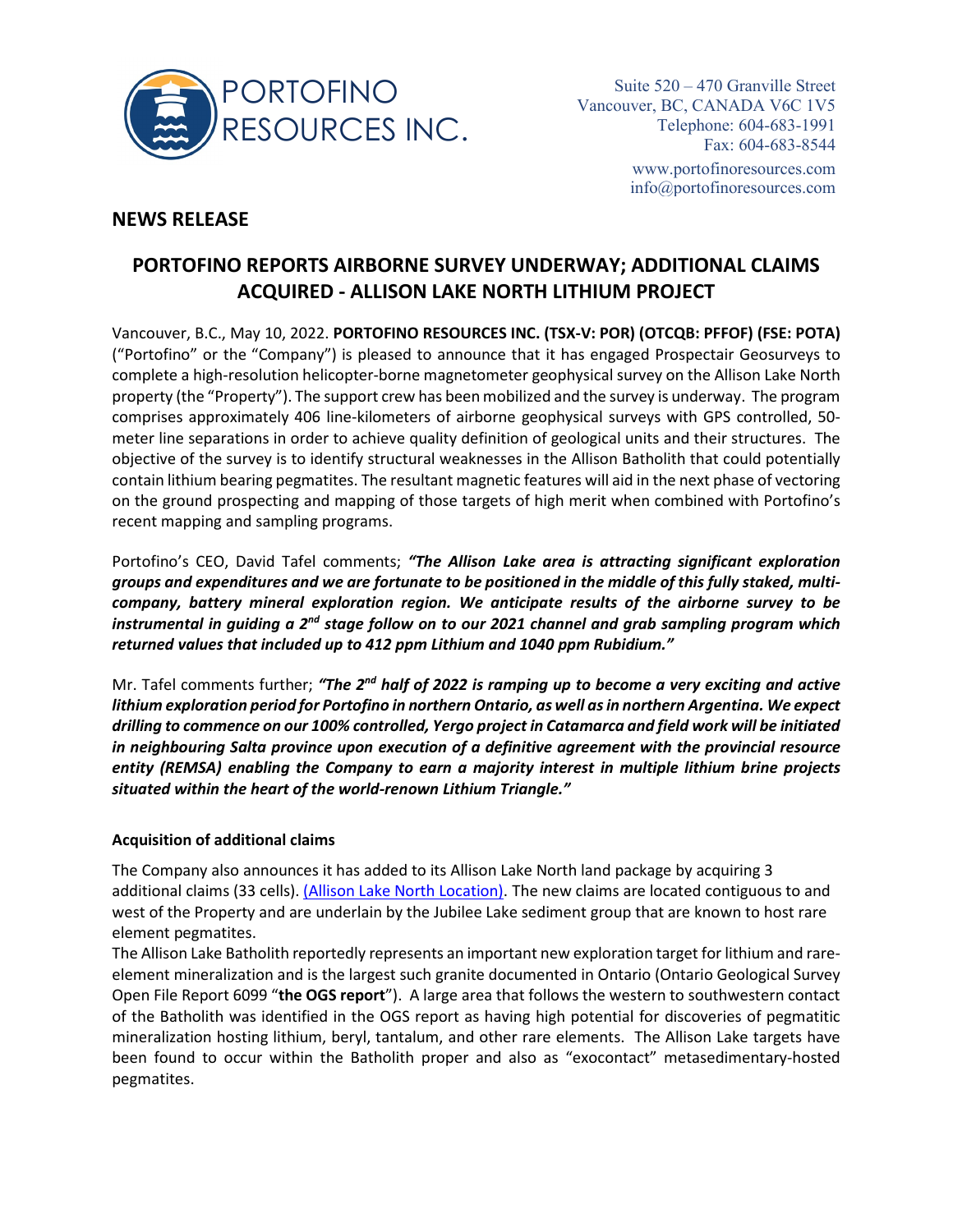To acquire the claims, Portofino has agreed to pay \$2,000, issue 200,000 shares and to grant an 1.5% Net Smelter Returns royalty (the "Royalty") to the claim holder. One-half (0.75%) of the Royalty may be repurchased at any time by Portofino for \$400,000.

#### **About The Allison Lake North Property**

The Allison Lake North Property now comprises 7 claims (113 cells) totaling 2,286 hectares (ha) and is located 100 kilometers ("km") east of the town of Red Lake in northwestern Ontario. Numerous lithium deposits have been delineated in northwestern Ontario and host significant reserves of lithium oxide-Li2O. The Property is accessible by well-established logging roads and a hydro-electric power line transects the claim group. The Property contains significant attributes that are key to the formation of lithiumbearing pegmatite dykes. It is positioned along the contact between the Allison Lake pegmatite granite batholith and the Jubilee Lake metasedimentary rocks of the Uchi Subprovince in northwestern Ontario. This important contact is now fully staked and subject to active exploration by multiple companies.

#### **Qualified Person**

The technical content of this news release has been reviewed and approved by Mike Kilbourne, P.Geo., who is a Qualified Person as defined by National Instrument 43-101, Standards of Disclosure for Mineral Projects.

#### **About Portofino Resources Inc.**

Portofino is a Vancouver-based Canadian company focused on exploring and developing mineral resource projects in the Americas. Portofino has an opportunity to earn a majority interest in multiple lithium projects in Salta, Argentina and controls 100% of the Yergo Lithium property which encompasses the Aparejos Salar in Catamarca. The properties are situated in the heart of the world-renown Argentine Lithium Triangle and in close proximity to multiple world-class lithium projects. The Company also has the right to earn 100% interest in three northwestern Ontario, Canada lithium projects: Allison Lake North, Greenheart Lake and McNamara Lake.

Portofino's South of Otter and Bruce Lake projects are in the historic gold mining district of Red Lake, Ontario, Canada proximal to the Dixie gold project discovered by Great Bear Resources and now owned by Kinross Gold Corp. In addition, Portofino holds three other northwestern Ontario gold projects; the Gold Creek property located immediately south of the historic Shebandowan mine, as well as the Sapawe West and Melema West properties located in the rapidly developing Atikokan gold mining camp.

#### ON BEHALF OF THE BOARD

*"David G. Tafel"*

Chief Executive Officer

For Further Information Contact:

David Tafel CEO, Director 604-683-1991

*Neither the TSX Venture Exchange nor its Regulation Services Provider (as that term is defined in the policies of the TSX Venture Exchange) accepts responsibility for the adequacy or accuracy of this release.*